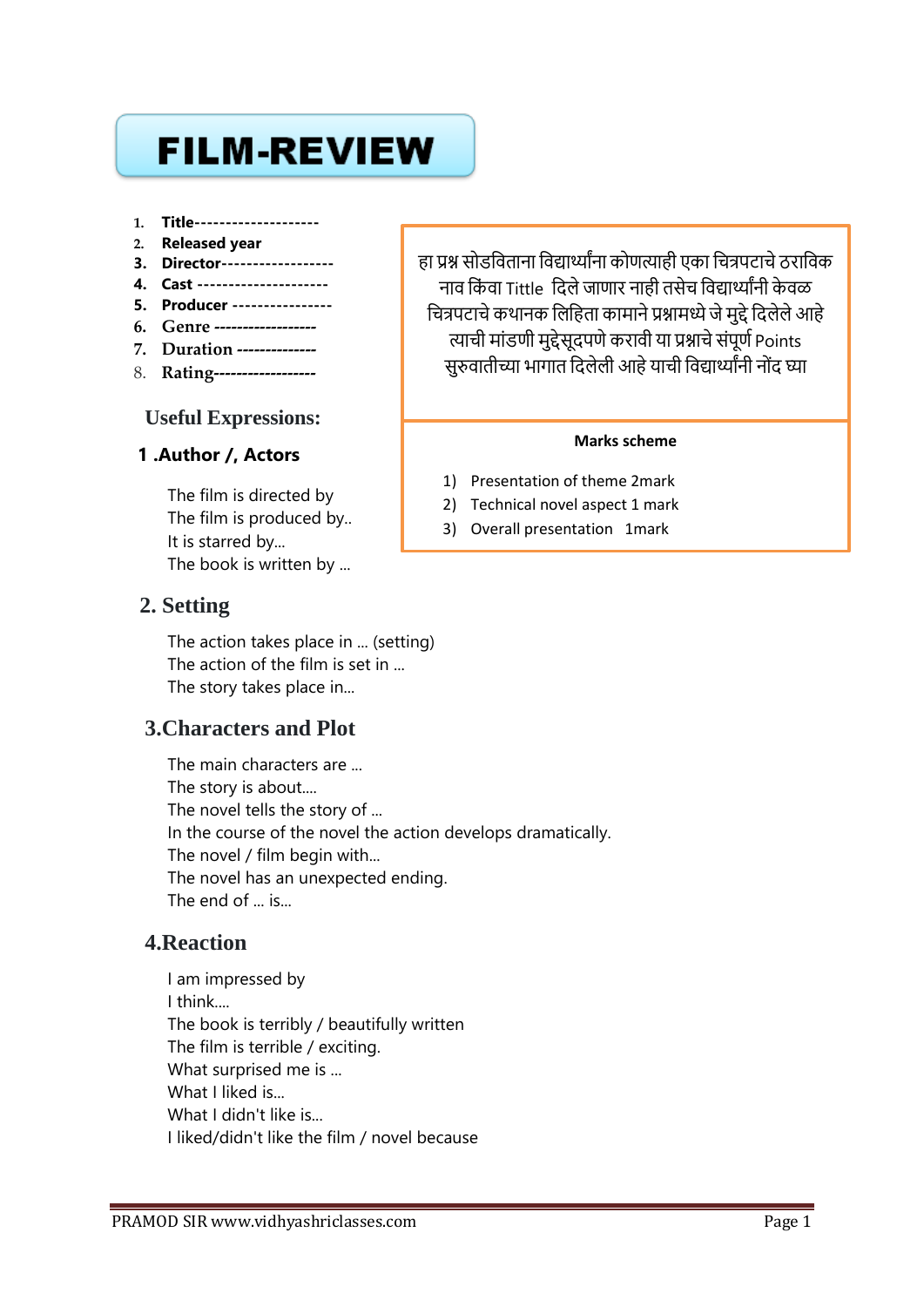

#### **Write review of a film that you have recently seen based on any four following points**

- Names of the characters ° Type/ Genre of the film ° Storyline/ Theme of the film
- Special features/ Novelties/ Novel ideas ' Music/ Dance/ Songs/ Direction/ Production
- Would you recommend others to Watch this film ? Why ?

# **Review: 'Natsamrat' विद्यार्थ्ाांनी नटसम्राट उताऱ्याचेिाचन करून विलेल्या क्रमानुसार स्वतः तयार करािा**

**Natsamrat'**as a work of art has a legacy of great names associated with it. Starting with VV Shirwadkar who penned the words, the play version had legends like Dr Shriram Lagoo, Datta Bhat and Satish Dubhashi enacting the part. With the screen version, Nana Patekar has set a new benchmark for himself as well as others in terms of acting.

 Shirwadkar's work doesn't need introduction for the older generation, some of whom might've had the privilege of watching the original play, but for others, here's what 'Natsamrat' is. The story revolves around the life of a Shakespearean actor Ganpat Belvalkar (Patekar), known for his wit and sense of humour; the very qualities that affect his personal relationships. As parents, he and his wife Kaveri (Medha Manjrekar) are epitomes of love and care towards their children. Belvalkar is a straightforward man who doesn't mince his words. Unfortunately, his behaviour becomes a problem for his kids (who are now married). Insulted by them, he and Kaveri decide to stay away from them.

 The protagonist's role is one that requires utmost dedication and the actor essaying it is bound to let some characteristics of Belvalkar seep into his real self. By Nana's admission, this was a role that gave him the most satisfaction and the reason is evident. He has gotten to show a wide range of emotions through Belvalkar's persona. Nana makes every scene a treat to watch but there is one that stands above all other scenes. Nana and Vikram Gokhale's enactment of a scene while Gokhale, who plays Belvalkar's friend Ram, is on his deathbed, takes the cake.

 In this one scene, Gokhale, through his facial expressions, body language and enunciation, says so much more than what many actors take multiple films to convey. This scene combined with the evergreen monologues delivered by Nana in his inimitable style form the crux of the film. At a few places, the film slips into melodrama and that hampers the progress of it.

 Manjrekar has taken known faces for the smallest of roles and each of them does their parts well. Among the supporting cast, Mrunmayee shows that she's got so much untapped potential while Sunil Barve puts the point across through his balanced role. Medha does what is required of her and there are a couple of scenes that genuinely make one feel for her character.

 The fabulous performances make 'Natsamrat' a film that sets a solid base for Marathi films in 2016. It is a film that shouldn't be missed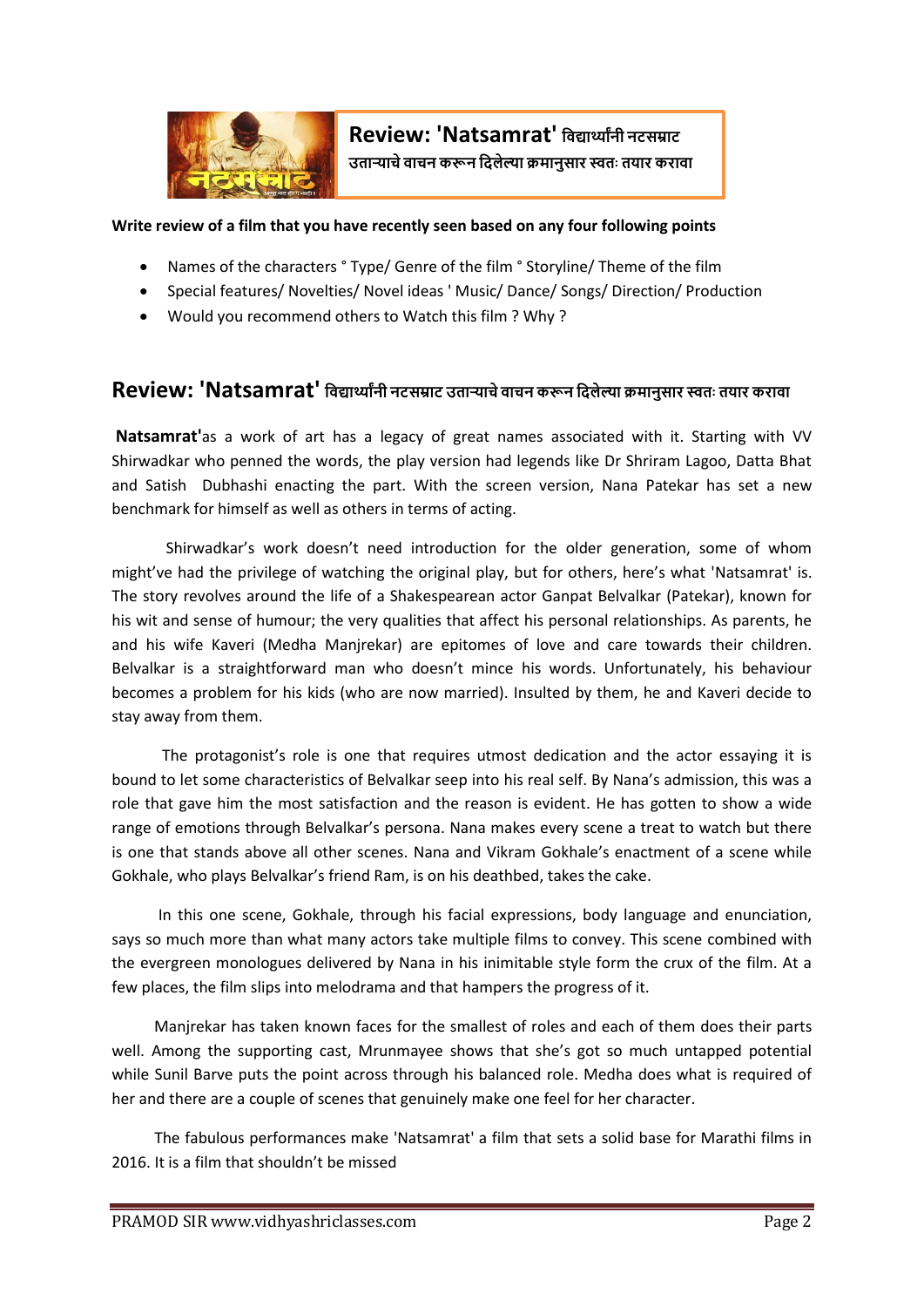

**Write review of a film that you have recently seen based on any four following points**

- Names of the characters ° Type/ Genre of the film ° Storyline/ Theme of the film
- Special features/ Novelties/ Novel ideas ' Music/ Dance/ Songs/ Direction/ Production
- Would you recommend others to Watch this film ? Why ?

# **Ans:** Film Review of 'Super 30'

Names of the characters : The characters and roles played by artists in the film are Anand Kumar (Hrithik Roshan), Lallanji (Aditya Srivastava), Supriya (Mrunal Thakur), Pranav (N andish Sandhu).

**Type/ Genre of the film:** The film is a Bio-pic (Biographical picture). It is about Anand Kumar who actually started the batch of only 30 students to make them *IITians.*

**Story line/ Theme of the film :** Young **Anand** is son of a postman. He is highly brilliant in Mathematics and Wants to learn in the Cambridge University. He even becomes ableto; get admission but due to poor financial condition loses the opportunity. He works as a street vendor to fulfil his livelihood. Soon an administrator named Lallanji (Aditya Srivastava) giveshim a break to teach students at an IIT coaching centre which is run by him. Professor Anand is given high salary there. Whenever he sees poor students who Want to take admission in IITs, he becomes upset by seeing their average economical condition. So, he decides to use his talent for such students who are clever but poor. He starts his own coaching institute in Patna. of course, along the way he faces many obstacles and animosity. He just selects 30 students to train. It is Worthy to see the film whether he succeeds in his mission or not.

**Special features/Novelties/Novel ideas :** The looks of artists are shown (very typical \_and sympathetic especially of the character Anand Kumar and his students. The Hindi language clearly states the reflection of the state Bihar. .

**Music/ Dance/ Songs/Direction/Production :** The music to the film is given by Ajay- Atul. The dance direction is of Farah Khan. Songs are composed by Amitabh Bhattacharya. The director of the film is **Vikas Bahi**. The film is produced by Phantom films, **Nadiadwala Grandson** Entertainment and Reliance Entertainment.

**Would you recommend others to watch this film? Why? :** I would recommend others to watch the film 'Super 30' because it is areal story based upon the professor Anand Kumar in Bihar. One should not look at the field of education for the earning purpose. But, shaping the career of needy students Without selfishness is a message given in the film.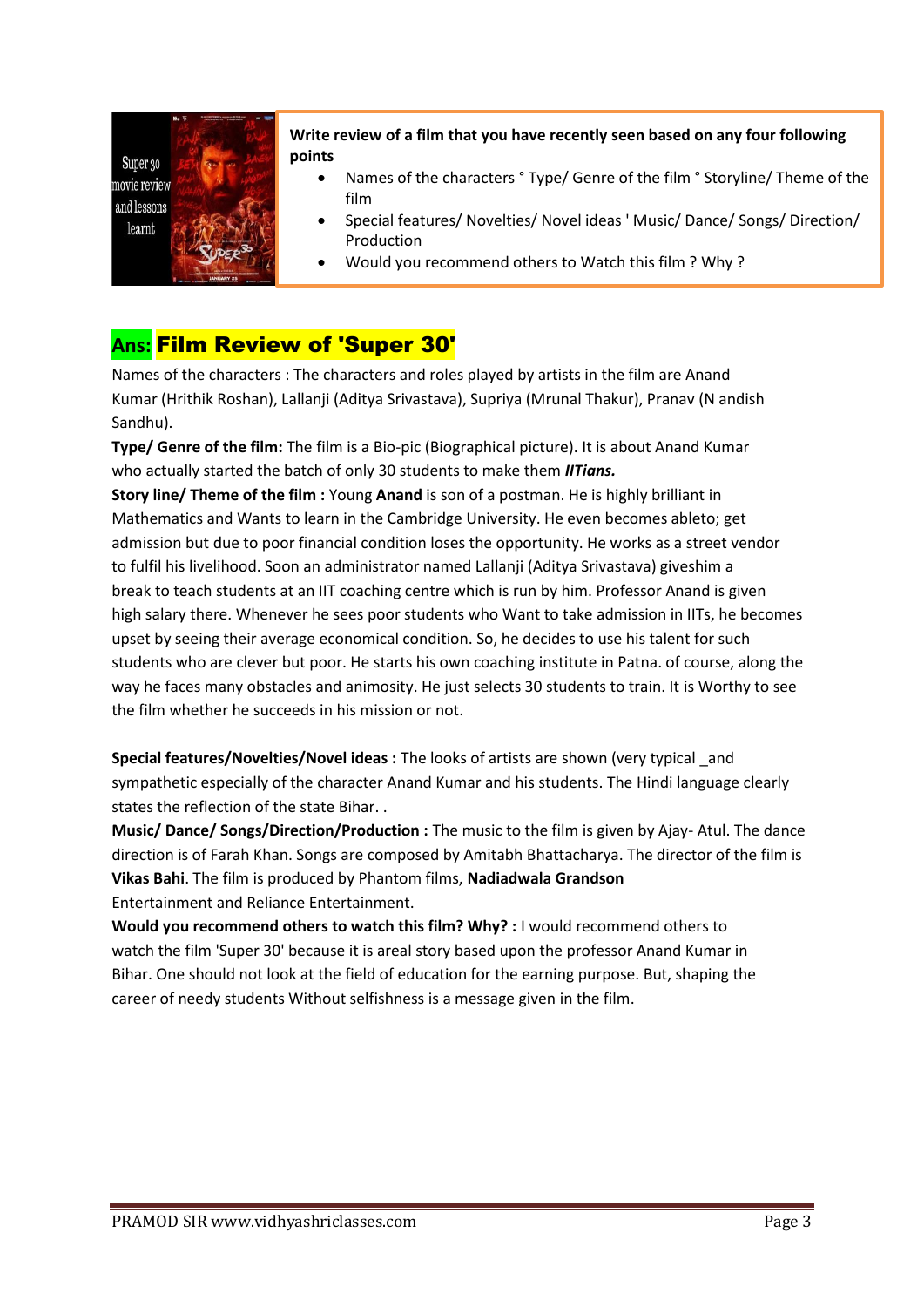

## **4. Write a review of any Marathi film of your choice based on any four following points.**

- ° Significance of the title
- ° Year of release
- ° Type of film/ Genre
- ° Story line
- ° Starcast

# **Film Review of 'Rege'**

**Significance of the title:** The title of the film 'Rege' and one of the leading characters in the film Rege matches with each other. The title of the film is the surname of a leading character in the film

° Why did you like/ dislike the film ?

**Year of release:** The film was released in 2013.

**Type of film/ Genre:** It is a crime thriller film.

**Story line :** The film is about a student named **Aniruddha Vikram Rege** who pursues education Of M.B.B.S by the strong will of his father. **Aniruddha c**omes in close contact with the world of Crime in his last year of medical studies. The world of crime, gangsters, glamour of a gangster M. Bhai and his craze attract **Aniruddha**. He and his friend **Pakya** decide to join M Bhai's gang in order to become famous. He spends his time with the gangster M.Bhai. Meanwhile a police inspector **Pradeep** .Sharma who is accused of laundering money to pay for expensive properties managed by, an industrialist Mr. Agrawal, is expert in encounters. M .Bhai and Agrawal are rivals of each other. The police try to kill M.Bhai in a wedding ceremony but he escapes. Aniruddha gives shelter to M.Bhai and his men at his farm house. When the police come to know about this, they surround the farm house and kill M.Bhai. Aniruddha is taken to the police station. Now, he realises the darkanld horrible world of crime. He repents a lot of his imaginary world. What happens with Aniruddha ?i Does he complete the wish of his father to become a doctor? It will be better to watch the film 'Rege'.

**Starcast :** The film has famous Marathi starcasts such as Mahesh Manjrekar as Pradeep Sharma, **Pushkar Shrotri** as Sachin Waze, Santosh Iuvekar as Mohanlal Yadav Aaroha Velankar as Aniruddha Rege, Viju Mane as D.K. **Shetty Anant** Jog as the Commissioner of police etc.

**Why did you like/ dislike the film ?:** I like the film because it shows many realistic incidents. Today's youths especially students are fascinated to the world of crime. But, the crime world has a very dark side. Students are suggested not to get involved in criminal activities.

**Conflict:** The police are always there to keep society calm and disciplined. When someone try to make barriers in their works, they punish them. Conflict between gangsters and police are very skilfully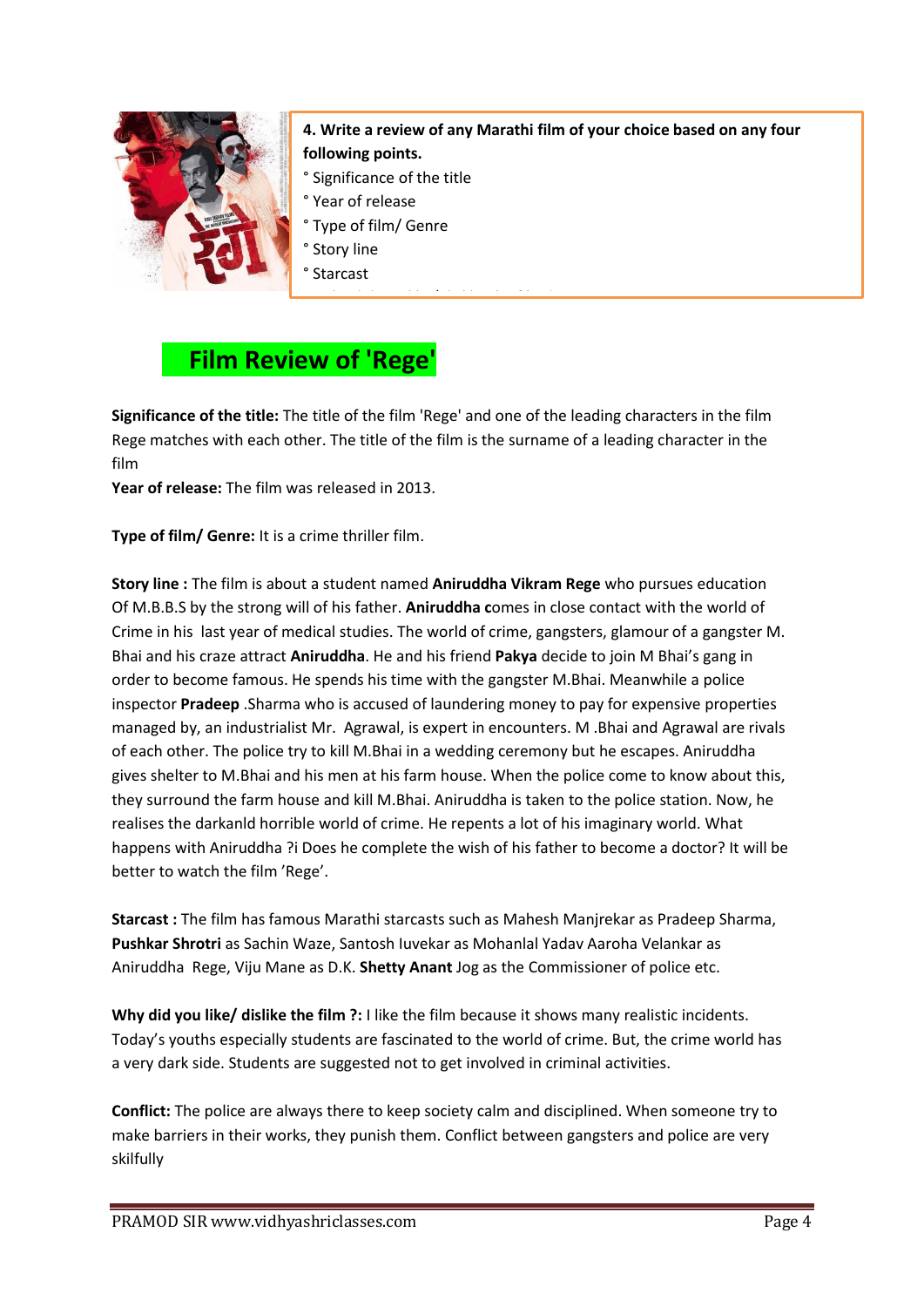

- **2. Write a review of a film that you have recently seen based on any four following points.**
- **° Names of the characters (main & supporting roles)**
- **° About the story/ Theme of the film f n**
- **° Why did you like / not like the film?**
- **° Special features / Novelties/ Novel ideas**
- **° Music/ Dance/ Song / Action/ Direction**

**° Should others Watch this film / would you recommend your friends to enjoy/ watch this film? Why?** 

# **Ans: ' Film Review of '3 Idiots'**

#### **Names of the characters (main & supporting roles):**

The characters in the film are not too many. Main as Well as supporting characters could easily be memorisied. The leading characters in the film are Rancho (Aamir Khan), Farhan (Madhavan), Raju (Sharman Ioshi), Piya (Kareena Kapoor), Dr. Viru Sahastrabhuddhe (Boman Irani) and Chatur Ramalingam (Omi Vaidya). Qther supporting actors also played their roles effectively. Some of them are Mr. Qureshi (Parikshit Sahni), Mrs. Rastogi (A1nardeep]ha), Mr. Rastogi (Mukand Bhatt),Ranchoddas Shyamaldas Chanchad (]aved Iaffrey), ]oy Lobo (Ali Fazal) and young Manmohan nicknamed Milimetre (Rahul Kumar) etc.

#### **About the story / Theme of the film:**

The story revolves around three collegians / youngsters whodefy the conventional and outdated attitude towards life in particular and education in general. The conventional faulty system of education with all its defects is represented mainly by Rancho and his friend F arhan. They even try to convince their friend Raju not to study in typical manner and try to learn via innovative methods. Viru Sahastrabuddhe who is the Principal of an engineering college, is highly conventional and hates every kind of innovations. He just tries to assert into the mind of his students to be the best in studies and get good jobs. His views are shared by Chatur called Silencer who is a bookworm and hates taking risk in life. Rancho believes in learning more from life and people than from the classrooms and books. He takes side of innovations and taking risks. At last, he makes his friends to go after excellence and all of them become successful in their fields. **Why did you like / not like the film?:**

I like the film '3 Idiots' as it is very humorous and teaches us to pursue what we like and understand most. We should not participate' in the general rat-race. Rather, We should run after excellence and not success. If we follow this, success will come to us.

### **Special features/ Novelties / Novel ideas:**

Rancho Who is very innovative does the delivery of the principal's elder daughter by using an electronic equipment- a vacuum cleaner. He uses many electrical equipment's and his brilliance. Being a college student, he is highly talented and makes electrical instruments like inverter and drone camera.

### **Music/ Dance/ Song/ Action/ Direction**:

The music to the film is given by **Shantanu Moitra**. The dance direction is of **Avit Das.** The songs are composed by **Swanand Kirkire**. **Rajkumar Hiranandani** successfully directed the film. **Should others watch this film/ would you recommend your friends to enjoy / watch this film? Why? :**

Definitely. Everyone must Watch this film. There are many good messages conveyed through this film. For instance, the first class photographer is more respectable than an engineer who gets